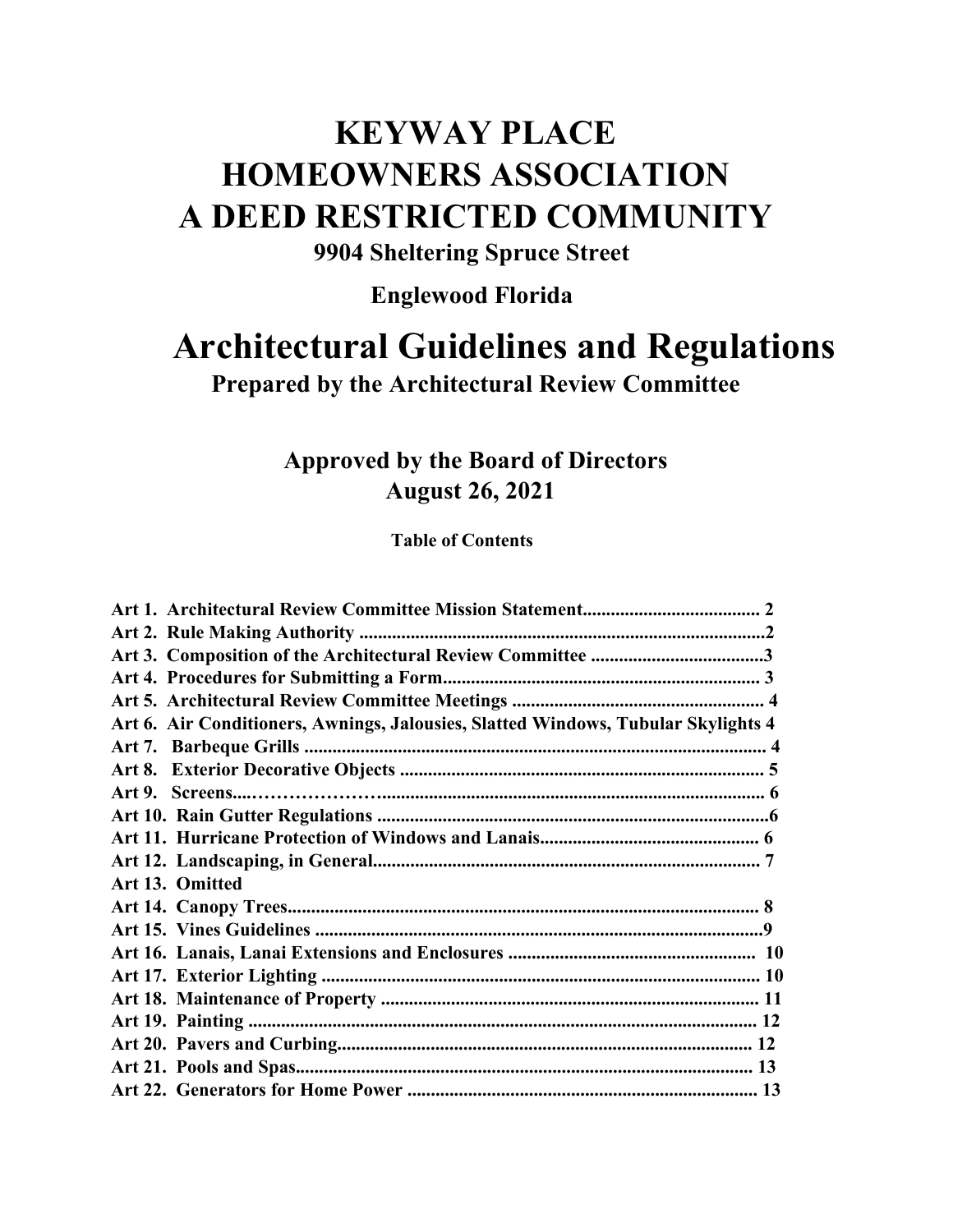#### **Article 1. Architectural Review Committee Mission Statement**

The charge to the Architectural Review Committee is to ensure the overall value of the community by preserving its architectural integrity, harmonious design, and aesthetic principles through careful consideration of the 'Community-Wide Standards' as set forth in the Declaration of Covenants, Conditions and Restrictions.

#### **Article 2. Rule Making Authority**

The authorization for the establishment of the Architectural Review Committee and the vested powers given to it are set forth under FL 720.3035, Declaration Article IV, and Architectural Control in the Covenants of Keyway Place

Furthermore, it states: "No structure or thing shall be placed, erected or installed upon any Lot, and no improvements or other work (including, without limitation, staking, clearing, excavation, grading, and other site work, exterior alterations or additions, or planting or removal of landscaping) shall take place within the Community, except in compliance with this Article and the Architectural Guidelines." Consequently, for any changes, an Architectural Review Committee Submittal Form must be submitted to and approved in writing by the ARC.

Any owner may remodel, paint, or redecorate the interior of any structure on his or her Lot without approval of the ARC. Synonyms for the word "Modification": (the making of a limited change in something, [alteration,](about:blank) [change,](about:blank) [difference,](about:blank) [redoing,](about:blank) [refashioning,](about:blank) [remaking,](about:blank) [remodeling,](about:blank) [revamping,](about:blank) [review,](about:blank) [revise,](about:blank) [revision,](about:blank) [reworking,](about:blank) [variation\)](about:blank)

In order to better understand the rules and guidelines, the ARC and the BOD created the Architectural Guidelines and Regulations approved by the BOD. These guidelines and regulations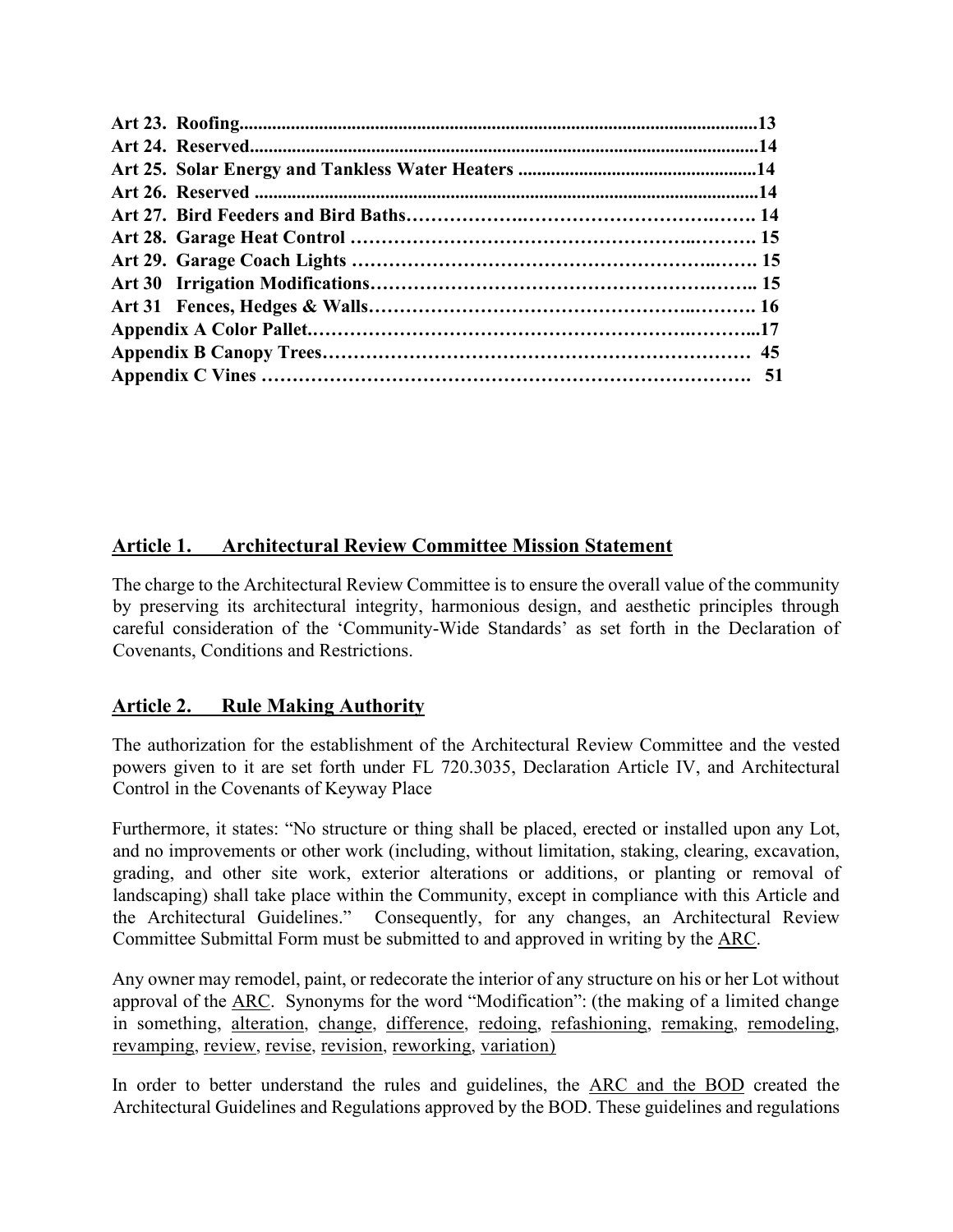are to provide assistance to owners who wish to perform landscaping and architectural changes which are visible from the outside**.** 

#### **Article 3. Composition of the Architectural Review Committee**

The Architectural Review Committee (hereinafter referred to as the ARC) shall consist of three (3) members and two (2) alternates who are appointed by the Board of Directors. The ARC members shall serve up to Two (2) - Two-year terms and may be removed and replaced at the discretion of the Board of Directors.

#### **Article 4. Procedures for Submitting a Form**

Owners requesting landscape and/or exterior architectural changes shall use an Architectural Review Committee Submittal Form. This form is available from the management company of Keyway Place HOA, also on the KWP webpage. All applications must be submitted through the KWP Management Company.

IF RELEVANT TO THE ARC REQUEST, A Submittal Form must include on a minimum 8 1/2" by 11" sheet of paper either carefully printed or typed detailed description of the proposed change, addition, or installation. Furthermore, requests must be accompanied by a copy of an owner's Plot & Site Plan\* (Survey) and, if possible, a photo showing the exact location of the project. Plans and specifications shall show, as applicable but not limited to, dimensions, structural design, exterior elevations, exterior materials and colors, landscaping, drainage, exterior lighting, irrigations, and other features of proposed construction or other activity as the ARC deems relevant.

*\* Note: Each owner received an 8 ½ x 14 Plot & Site Plan as part of the closing documentation. A scale drawing may be substituted for the Plot & Site Plan in the event an owner cannot locate the original document.* 

Owners who plan changes that require the approval of Sarasota County (or any other governmental agency) must have approval of the ARC prior to seeking governmental permits from the appropriate agency. County permits are acquired from the Permitting Section of the Sarasota County Planning Department. If the County permitting process requires changes from what was originally approved by the ARC, then the Owner shall seek ARC "re-approval".

All Submittal Forms must be signed and dated in order to be considered or they will be denied.

Two copies of All required Submittal Forms are required for major changes and must be received by the ARC Sunstate Association Management no later than seven (7) days prior to the scheduled ARC meeting to allow ARC members to review the Submittal and to visit the site, if necessary, prior to meeting deliberations. Submittal Forms received less than seven (7) days prior to the ARC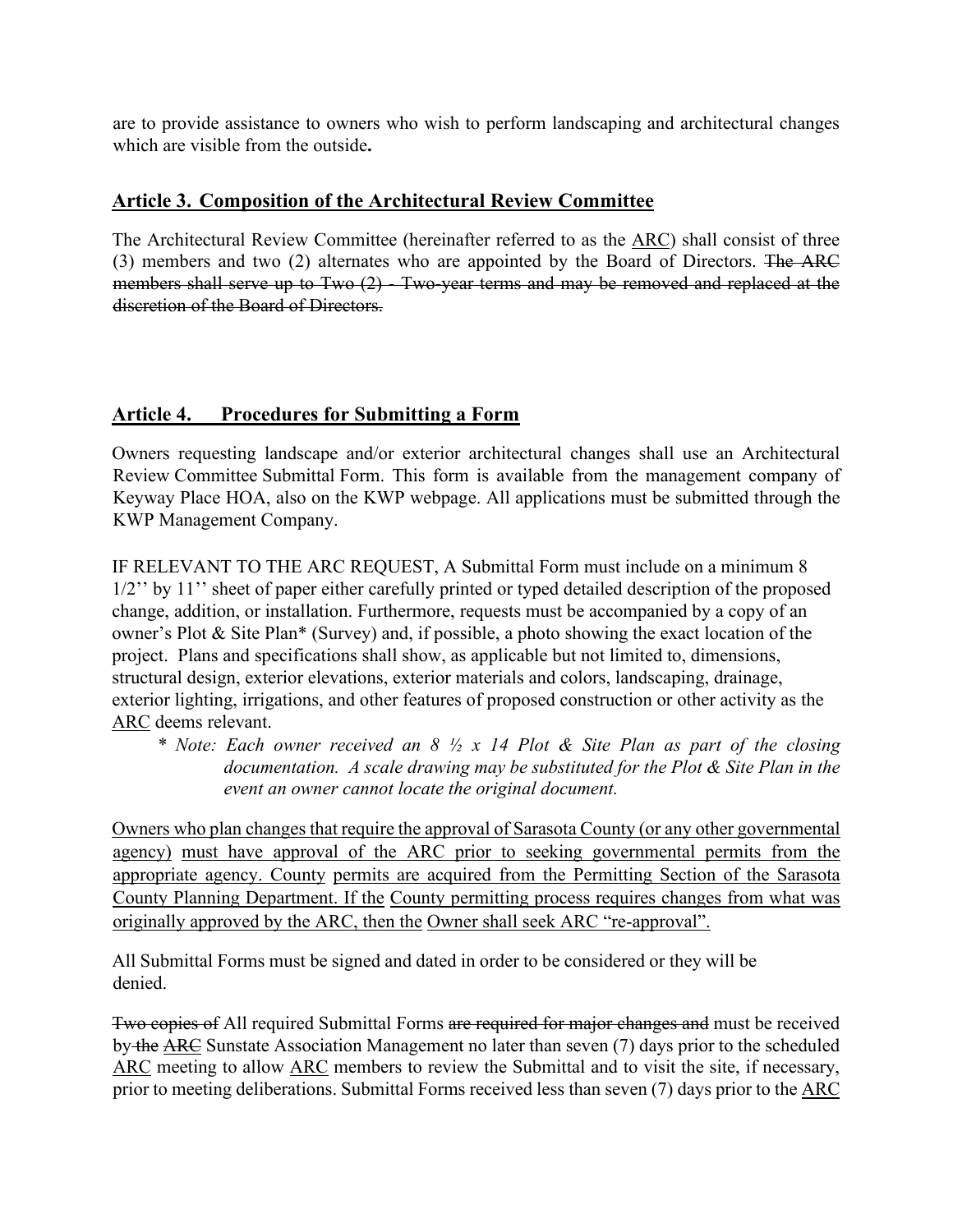meeting will be "held" for review and consideration at the next scheduled ARC meeting. The ARC shall promptly notify the owner of a "held" Submittal Form through the management company.

Applications that are incomplete or lacking required documents will not be accepted by the ARC Committee.

There are no conditional approvals.

#### **Article 5. Architectural Review Committee Meetings**

As a general rule, the ARC meets at the pool to discuss applications as needed based on submitted requests. The ARC Committee has the option to conduct online meetings. Meetings to vote on final decisions will be published at the mailbox and pool bulletin boards and sent by email at least 48 hours prior. Applicants expecting a decision must check the scheduled meeting day and time if they want to be present.

Public comments are invited at the beginning of the meeting and are limited to allow time for final evaluation of Applications. Speakers will be allowed up to three (3) minutes and must sign up and indicate their topic before the meeting.

When considering a Submittal Form, the ARC deliberations will be guided by:

State and County laws; The Declaration of Covenants, Conditions and Restrictions for Keyway Places; Articles of Incorporation; The By-Laws; Initial Restrictions and Rules The Architectural Guidelines and Regulations

Should any case arise where these guidelines conflict with any applicable law, rule, or code by any enforcing agency having jurisdiction, the law, rule, or code shall prevail in that order over these guidelines.

#### **Article 6. Air Conditioners, Awnings, Jalousies, Slatted Windows, Tubular Skylights**

- Air conditioners mounted in windows or in walls of homes in Keyway Place are NOT permitted, EXCEPT in emergency usage a window unit may be installed.
- Air conditioners may be re-located with ARC approval and a valid Sarasota permit**. Express** Permits are not allowed. (Sarasota County does not conduct a site plan review before issuing Express Permits)HVAC mechanical equipment, including concrete pads are not permitted in easements.
- Outdoor awnings outside the lanai, jalousies, and slatted windows are NOT permitted.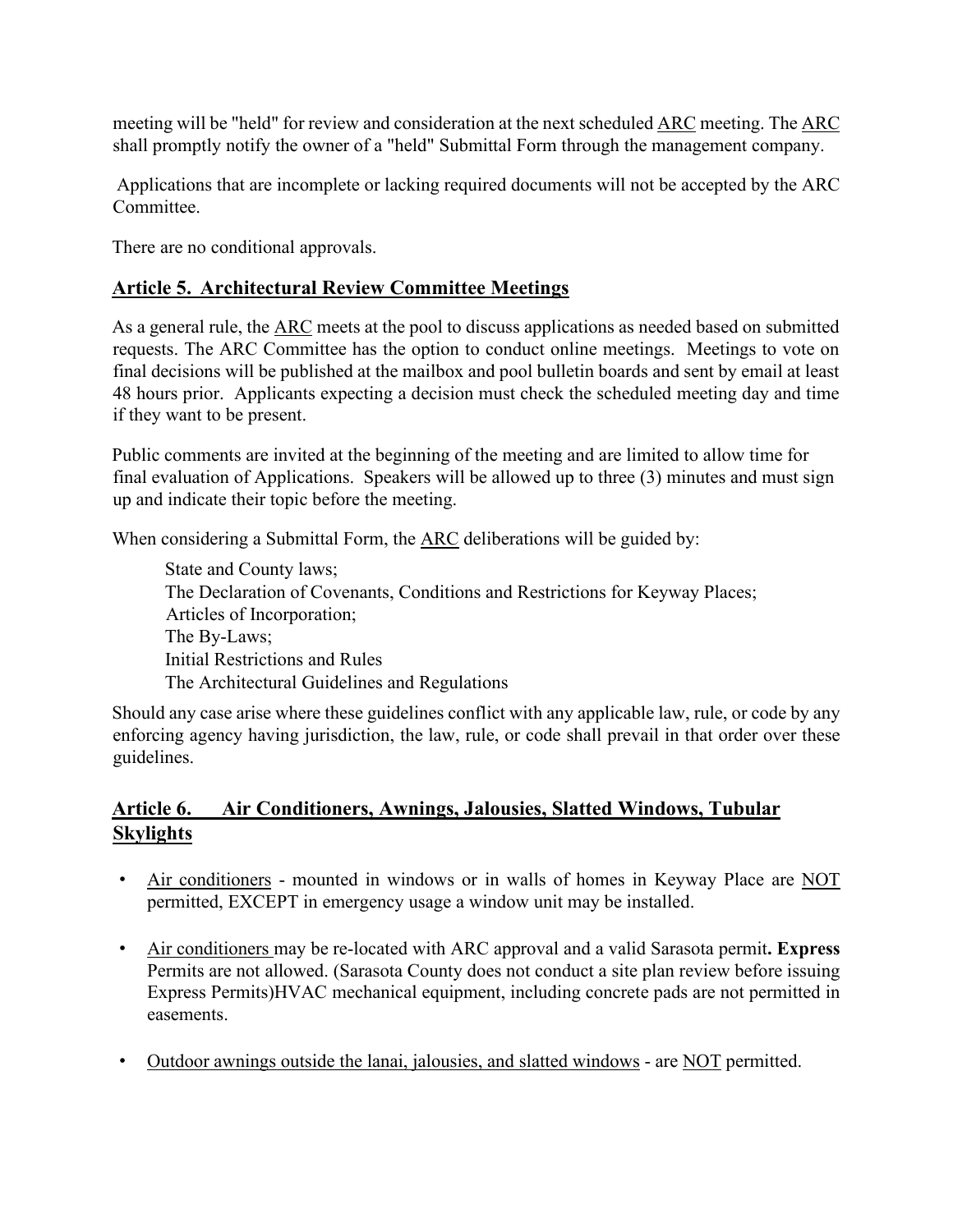#### • **Solar Collectors (Skylights) and vent requirements are described in Declaration Section 3.12.1.9**

#### **Article 7. BARBEQUE Grills**

Barbeque equipment and other related equipment (e.g., smokers, etc.) shall be kept in the lanai, or at an appropriate place at the rear or rear side of the dwelling, covered, and screened from street view by enclosing shrubbery. Small concrete slabs or stones, of the appropriate size for the footprint of the barbeque equipment, are permitted beneath the equipment.

#### **Article 8. Exterior Decorative Objects**

All exterior decorative objects, whether natural or man-made, require an approved Request for Architectural Approval Submittal Form prior to installation. Approval will be based on the following:

- 1. The ARC will evaluate all additional proposed exterior decorative objects solely in terms of design, execution and general esthetic appropriateness in order to make sure they harmonize with the Community Wide Standard and fit to the general look of neighbored properties.
- 2. The ARC, in evaluation of suitability, will consider the following criteria: location, color, design, intrusiveness, materials, relationship to the environment, safety, significance, size, scale, quantity and taste, as well as those items where by their nature are considered vulgar and obscene.
- 3. Garden statues and similar decorative items are not to exceed 4 feet in height and 2 feet in length. Garden flags should not be larger than 12.5" by 18".
- 4. Planted pots should not exceed 7 gallons in volume.
- 5. An artificial area of water, or a structure with water flowing through it, built into the ground, which is intended to enhance the landscape shall be small in scale and not exceed 15 inches in height and utilize a re-circulating water system from a concealed water storage tank. No koi ponds are allowed. Direct plumbing connections are not permitted. Installation in the owner's front landscape area providing that none of the original landscaping is displaced. This feature must be maintained by the home owner, and must be treated to remain clean, algae free, rodent free, and discourage a haven for mosquitos.
- 6. A self- contained stand-alone water feature (i.e.: water fall), designed to run independently with no water source, intended to enhance exterior area's making more interesting and attractive through their sound, design, and appearance shall be allowed provided they do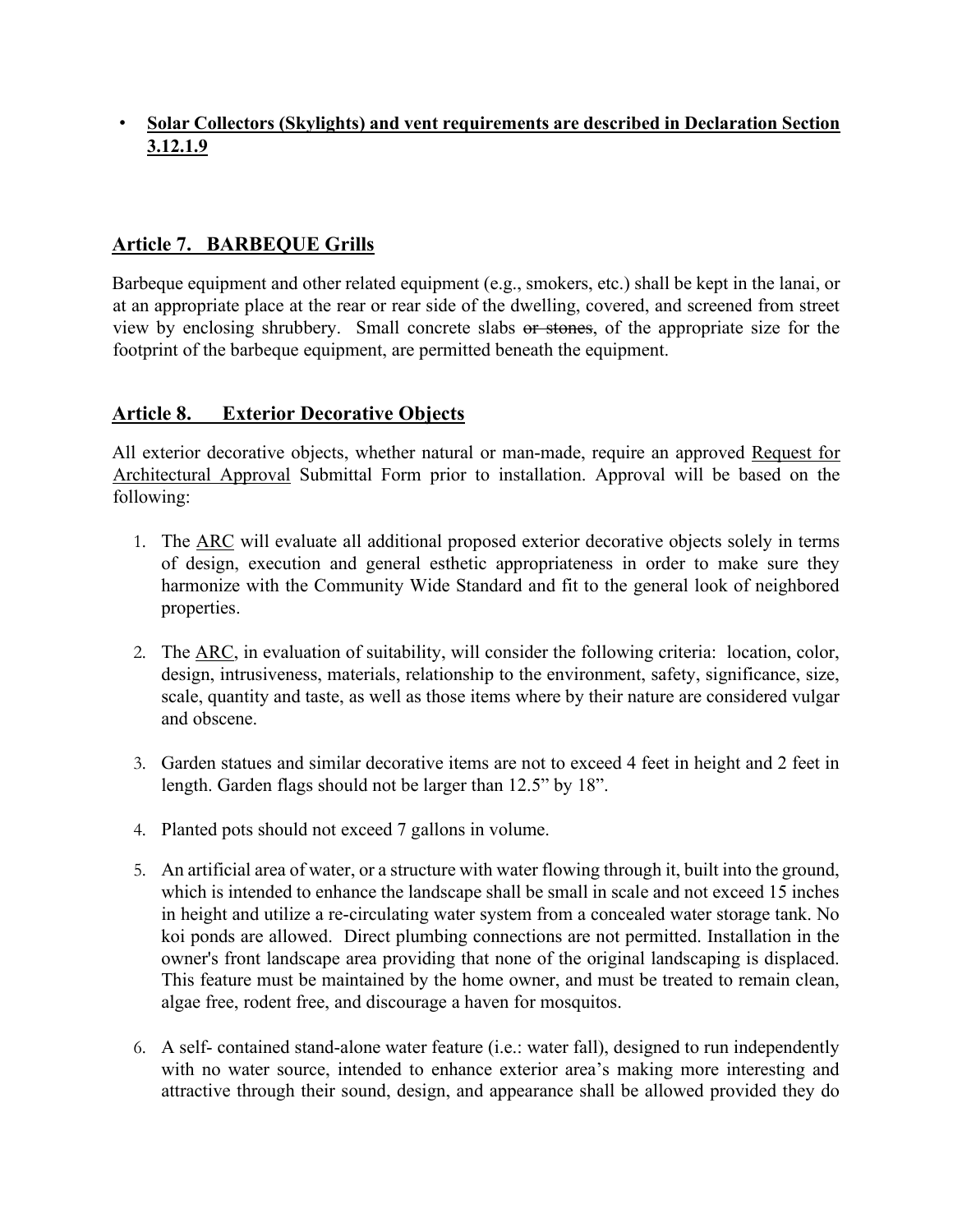not to exceed 50" tall, 30" deep, and 36" wide. This feature must be maintained by the home owner, and must be treated to remain clean, algae free, rodent free, and discourage a haven for mosquitos. It may NOT approach onto the sidewalk. It must be installed to the manufacturer's specifications and directions.

7. Wall Art is allowed with ARC approval. Pictures and the size of the wall art must be included with the request for alteration forms. The ARC will determine if the art is appropriate and harmonious with the community

Keyway Place HOA will not be liable for any damage to decorative or other items by its vendors or employees. Owners and residents fully understand that they are placing those items at their own risk and will not be reimbursed if they are damaged for any reason.

#### **Article 9. Front Entryway, Screen Doors, and Garage Enclosures**

Front entryways and doors may be enclosed with screens and screen doors. The following conditions must be met:

- 1. Structural framing material must be brown or white aluminum consistent with the original building design.
- 2. Screen material must be black/charcoal in color consistent with the original building design.
- 3. An elevation of the enclosure screen door design must be included as part of the submittal
- 4. If a building permit is required, fabrication must be installed by a qualified and licensed applicator whose business name and address are included in the application.

Garage Screens shall be limited to those with vertical open and close features to preserve architectural uniformity throughout the community. Horizontal screens are prohibited.

- 1. Screen fabric and frame must match the garage door and frame colors as closely as possible.
- 2. If a building permit is required, fabrication must be installed by a qualified and licensed applicator whose business name and address are included in the application.

#### **Article 10. Rain Gutter Regulations**

Homeowners must prepare a Request for Architectural Approval Submittal Form for an original installation or additions to existing rain gutters.

1. Gutters, downspouts, and splashguards are constructed of aluminum. Gutters shall be seamless 5" or 6" material. Downspouts should be placed on grass in such way that will not interfere with the mowing procedure of the property.

- 2. No rain Chains permitted.
- 3. No rain barrels permitted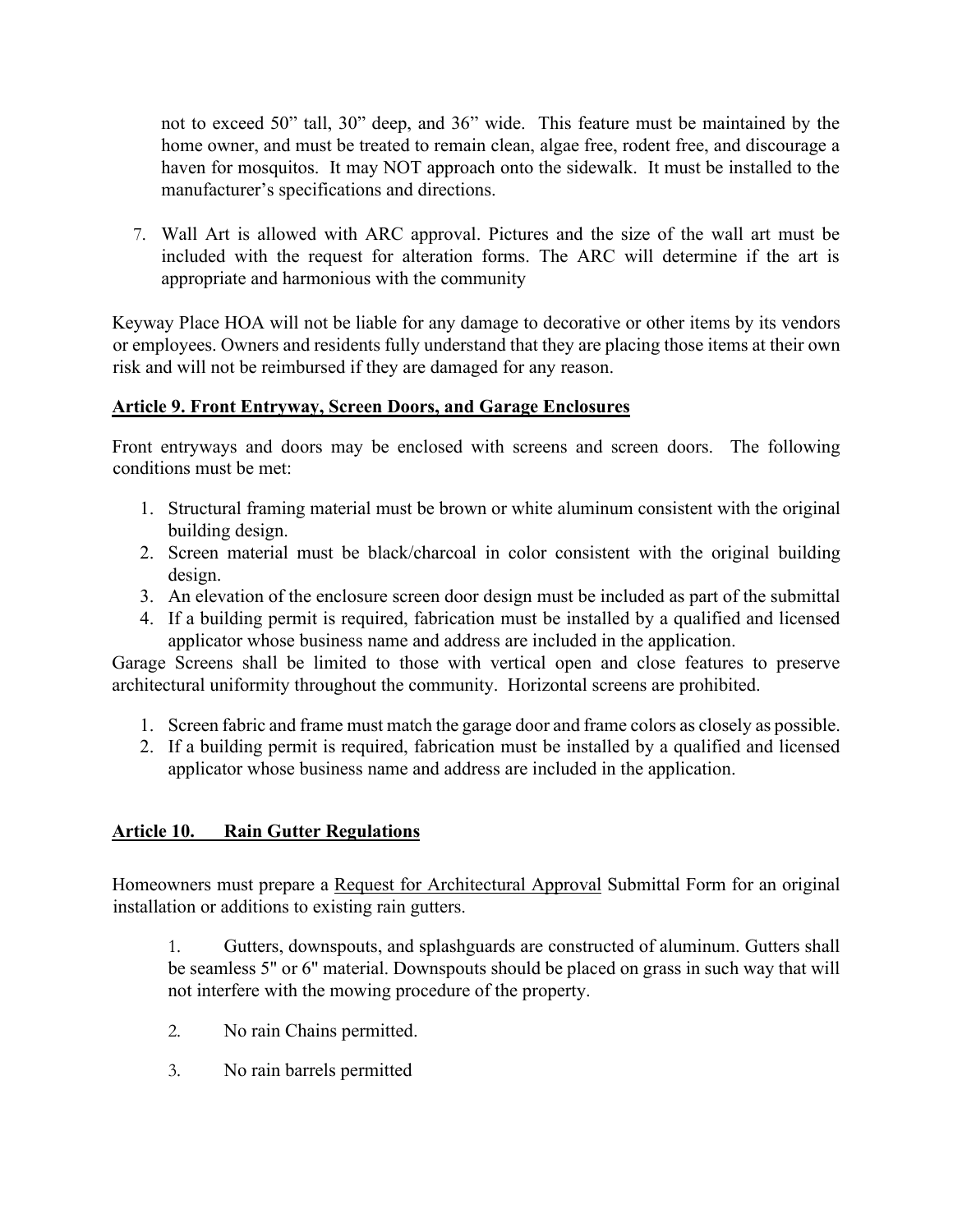#### **Article 11. Hurricane Protection of Windows and Lanais**

Florida has set standards for storm protection products, but some manufacturers don't undergo the specific testing to see if their systems measure up. Contractors installing hurricane shutters on homes must obtain a County Permit and must use products meeting state building codes. Owners also are required to obtain a County building permit and submit it to the ARC prior to installing approved products themselves

The ARC Architectural Guidelines and Regulations are predicated on the State laws that deal with the application of hurricane protection materials and approves applications of hurricane protections that meet or exceed the "Miami-Dade Specifications.

Permanent installation of shutters, clear plastic panels, bars, or other similar materials for security or hurricane protection purposes are not permitted.

#### Accepted Methods of Hurricane Protection

Applications for bolted panels, accordion shutters, rollup shutters, and fabric protections, meeting Miami-Dade specifications and harmonious with the designed appearance of the house, are permitted by the ARC.

#### Unacceptable Methods of Hurricane Prevention

1. Bermuda shutters and colonial shutters are hinged shutter protections, mounted at the sides or above windows. The ARC does not permit Bermuda or colonial shutters in view of their lack of conformity with the architectural design of KWP homes.

2. Film that is applied to windowpanes is marketed as a hurricane protection although it is not generally viewed as a protection from general hurricane damage (blow out). The film effectively prevents the formation of flying shards when windows are broken by wind or blown objects. **Extremely reflective silver films which have an exterior reflectivity of 58% or greater and are commonly referred to as "mirror" films are not permitted.**

#### **Article 12. Landscaping, in General**

The objective of the landscaping guideline is the maintenance of an orderly and a harmonious community. Therefore, absent ARC approval, changes by owners to the design of front yard landscaping as originally installed or as previously approved by the **ARC** are is not permitted. With the exception NOT NECESSARY stated in 12- 1-a. Keyway Place complies with Sarasota County regulations governing the preservation of the original eanopy trees planted by the Developer and specified the Exhibit I to the Declaration. Therefore, owners may not remove, replace, or relocate "street" or "canopy" trees, such as Live Oak trees, without ARC approval. This is a Sarasota County law with penalties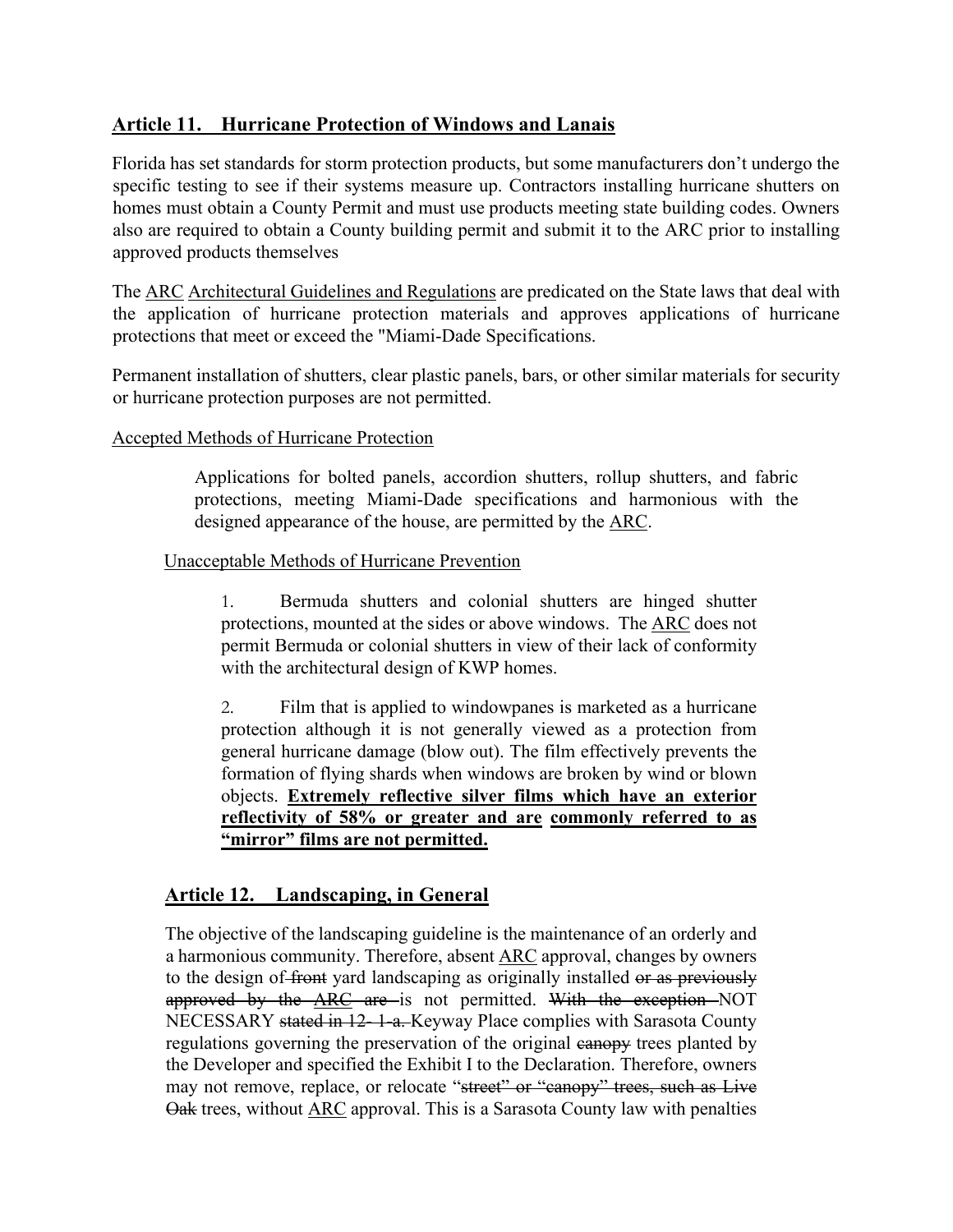attendant on violations. In order to approve such work, a request must be in line with Sarasota County guidelines. Applicant must provide copy of written approval from Sarasota County. Email would be acceptable.

Homeowners may plant additional trees, bushes, etc. They must submit a Request for Architectural Approval Submittal Form before proceeding with any changes or additions. (See 12- 1-a). The Submittal should indicate the name, the number and the location of the plantings on a copy of the Plot & Site Plan. In fulfilling this responsibility, the ARC retains the right to deny certain plantings because they are inappropriate, unsightly, invasive, or create undesirable environmental conditions. For example, Banyan trees, Ficus trees (rubber plants), fruit bearing trees and plants, and vegetables are not permitted outside of lanais.

Planting beds are defined as owner-created plots where original turf is removed and a place for planting is established. Owners are permitted latitude in designing new planting beds but require ARC approval. General guidelines with  $\overline{\text{ARC}}$  approval include the following:

1. Absent ARC approval, changes are not permitted by owners to yard landscaping as originally installed or as previously approved by the ARC. With the following exception (1.a).

a. ARC approval **is not** required for owners to plant annuals, perennial plants and small shrubs in the original or ARC approved expanded mulched areas of their property. Only plants that are included in the most recently published Florida Friendly Landscaping Guide will be allowed

2. Owners are not permitted to connect to or modify the existing irrigation system by themselves. Only a licensed contractor, with ARC approval may do so.

3. Only Saint Augustine and Bahia type of grass is permitted in community lawns.

4. Mulch in front and side planting beds shall not differ from Association's chosen color. Mulch beds cannot be expanded into drainage easements

5. Article 18 covers this topic

6. Trees and planting beds should be of reasonable size and scaled in relation to the site. They must respect the rights of neighboring properties, community easements, and the needs of efficient mowing. Maximum height of selected trees shall not exceed the expected full growth height of surrounding trees.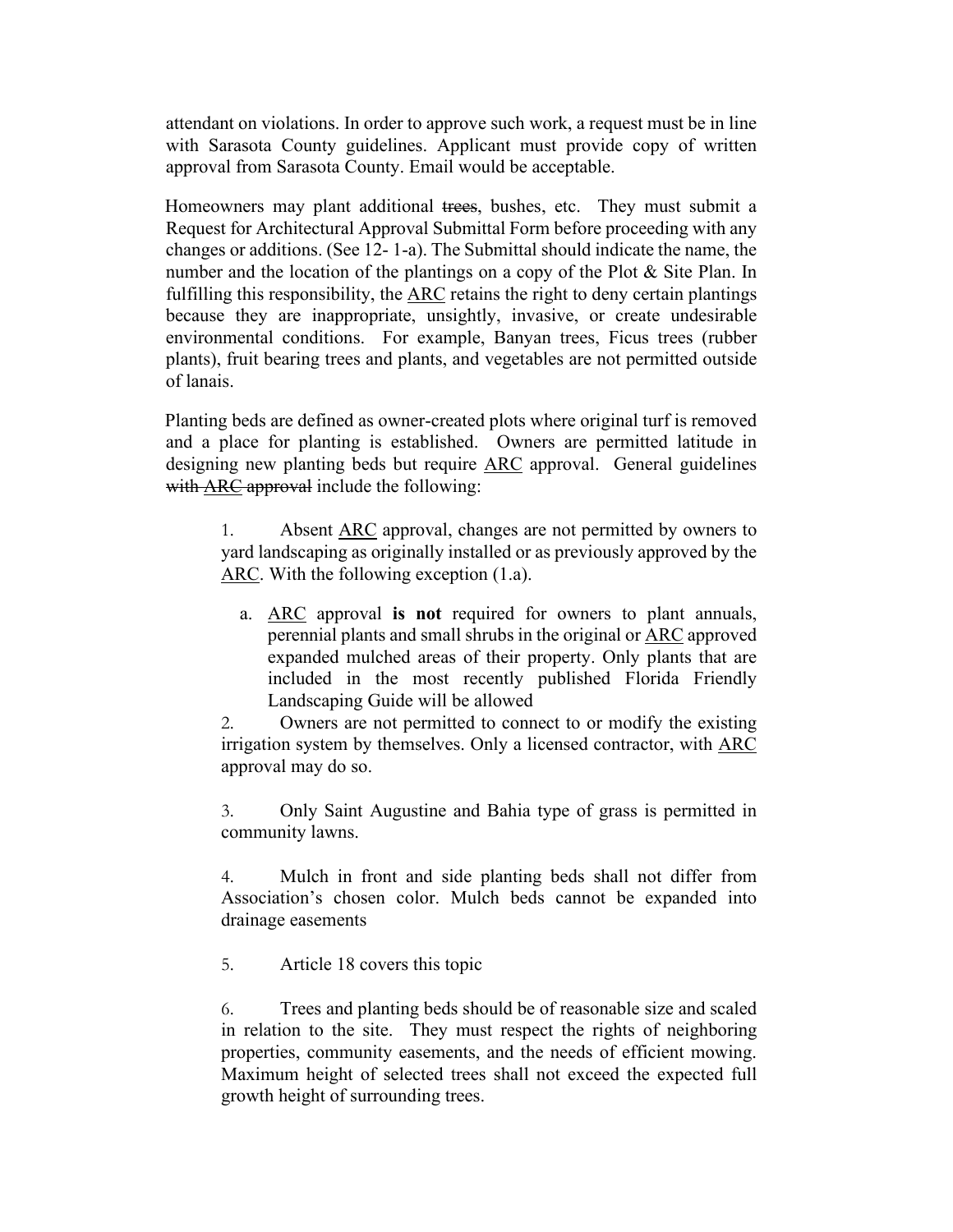7. No artificial plants are permitted in front yards \* *See* Article. 15. Vines Guidelines" for further information.*.*

8. No compost piles or compost devices permitted

#### **Article 14. Reserved**

This section is covered in Article 12 Landscaping.

#### **Article 15. Vines Guidelines**

Spreading Vines that adhere to walls and creep without control are NOT permitted.

Hanging basket vines (ivies, etc.) may grow down from small pots (12" or less in width) that are secured to walls along entranceways at a height of approximately five (5) feet.

- 1. Trellises with vines are permitted at the home entrance on the approach sidewalls, and along the side or rear walls of the home.
- 2. Trellises in high winds can be a threat to persons and property. Therefore, trellises require safe and secure anchoring and mounting that prevents them from being blown about. The permitted anchoring is to secure the trellises in the earth and to securely mount them to a wall with brackets that maintain the trellis a minimum distance of three inches from the wall. The trellis must be removed from the wall for painting.

1. The height of trellises is limited to six (6) feet. The number of vines and trellises is limited to one per wall.

2. Owners are responsible for well-trimmed pruning of vines and maintenance of trellises so they continually present an attractive presence to the community.

3. Arch-structures that permit walking through are not permitted.

4. A completed Submittal Form must also include the common and scientific names of all vines for which approval is requested. Some of the commonly approved and denied vines are listed below. This is not a complete listing but is included only as a guideline.

See Appendix C for list of approved and not approved vines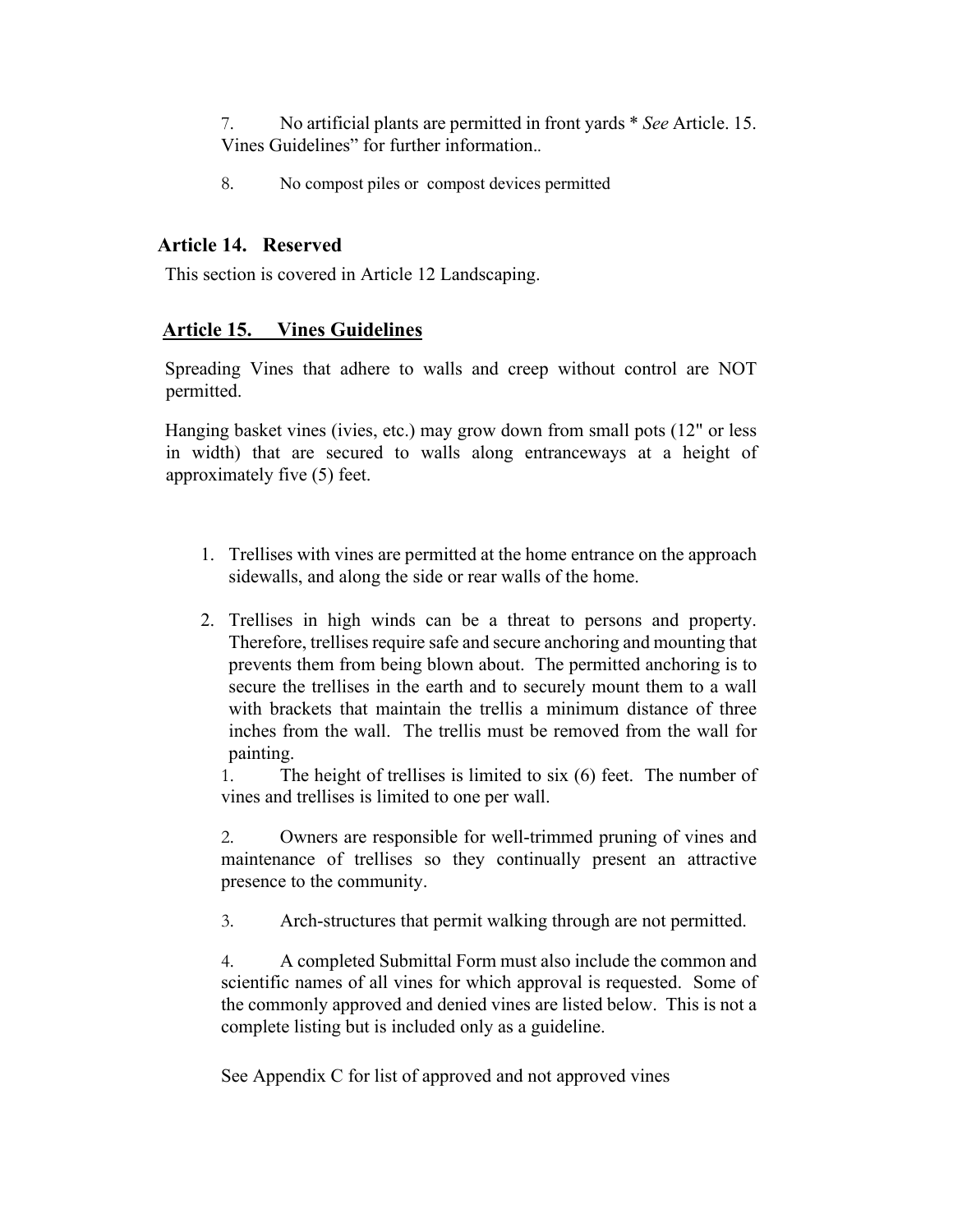#### **Article 16. Lanais, Lanai Extensions and Enclosures**

#### Lanais and Lanai Extensions

Most homes in Keyway Place come with lanais built on the foundation slab and under the home roof and are enclosed by an aluminum structure that supports the screen material.

Owners wishing to extend their lanais are required to obtain ARC preliminary approval first and then necessary County permitting. (See Article 4 above). Then, owners are required to submit the County permit with all appropriate documents (i.e., contractor's construction plan, a copy of the Plot & Site Plan, a specification of the materials, and the contractor's name and address) for final ARC approval.

The lanai framing must be constructed of bronze or white aluminum with charcoal screening. All materials are to be consistent with the house and area standards and shall not extend beyond the width of the rear of the dwelling or into any easement areas. ARC written design approval is required prior to starting any lanai construction.

Since Lanai enclosures interior walls are generally "visible from the outside of the structure" and thus subject to approval under Article 5 of the Declaration the interior walls of enclosed lanais should be either white or the same color as the exterior walls of the unit.

Turning one's lanai into a storage space is prohibited.

#### Enclosures

Only that part of the lanai under the original home roof structure may be enclosed.

The ARC only permits the use of glass, acrylic, composite, or polycarbonate materials for purposes of enclosing the lanai. A sliding or outward swinging hinged door of identical material is required in order to maintain a second means of egress. Maintenance of these panel materials is the responsibility of the owner.

Enclosure of the front entryway with glass, acrylic, or polycarbonate material is not permitted.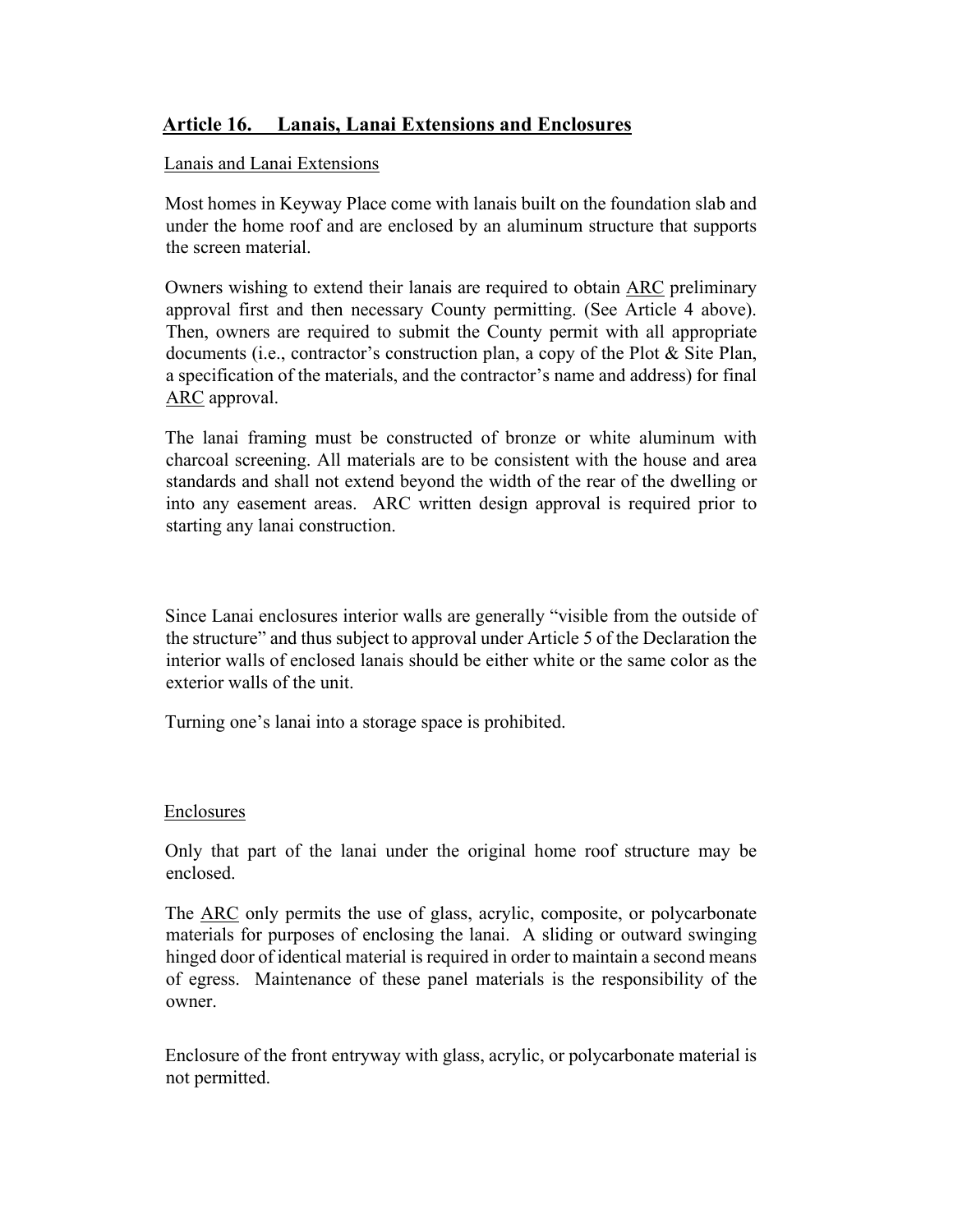#### **Article 17. Exterior Lighting**

#### House Lighting

Visible light fixtures that are part of the original house exterior may not be altered. Replacement of existing lighting must be in the style and scale of the original lighting fixtures. Submittals for replacement must include the fixture location, number, style, fixture color and lamp color (clear or white) and wattage. Due to the strong winds that are experienced in Florida, fixtures suspended from chains or other devices that can blow about are only allowed as follows; A single hanging light fixture may be installed at the front entryway of any home with the height set to avoid conflict with the front door swing. In addition, the chain length shall be limited to ensure that the arc of swing is clear of the door, transom glazing, side walls and, if installed, entry screening.

Wall wash lighting of exterior walls is prohibited.

#### Landscape Lighting

Lighting that improves footing, navigation or security (path lighting) may be approved, but with conditions. Recommended path light fixtures include solar and low voltage, ground-mounted styles that may be wholly or partially concealed by plantings. Electric bulbs used in path fixtures located in front and at the side of the house must be either clear or white. Colored bulbs are not allowed. All wires must be installed at least one-foot underground.

Lighting that illuminates plants in planting beds, for example, low lights on palm trees, is permitted when aimed away from the view of neighbors or passersby.

Lighting that illuminates either neighboring common areas or neighboring property is not permitted.

The use of landscape lighting to illuminate signs, statues, yard art, etc. is prohibited.

Proposed lighting shall not be approved if it has an adverse visual impact on any other property, due to location, color, wattage. The quantity of fixtures, style, color and spacing will be considered in the decisions by the ARC

Temporary lightings or industrial lightings that are not solely landscape lightings designed for this specific purpose are not allowed.

Because the effects of proposed lighting may be difficult to assess prior to installation, the ARC reserves the right to require correction of lighting after installation that is found to cause an adverse impact or raise a safety concern.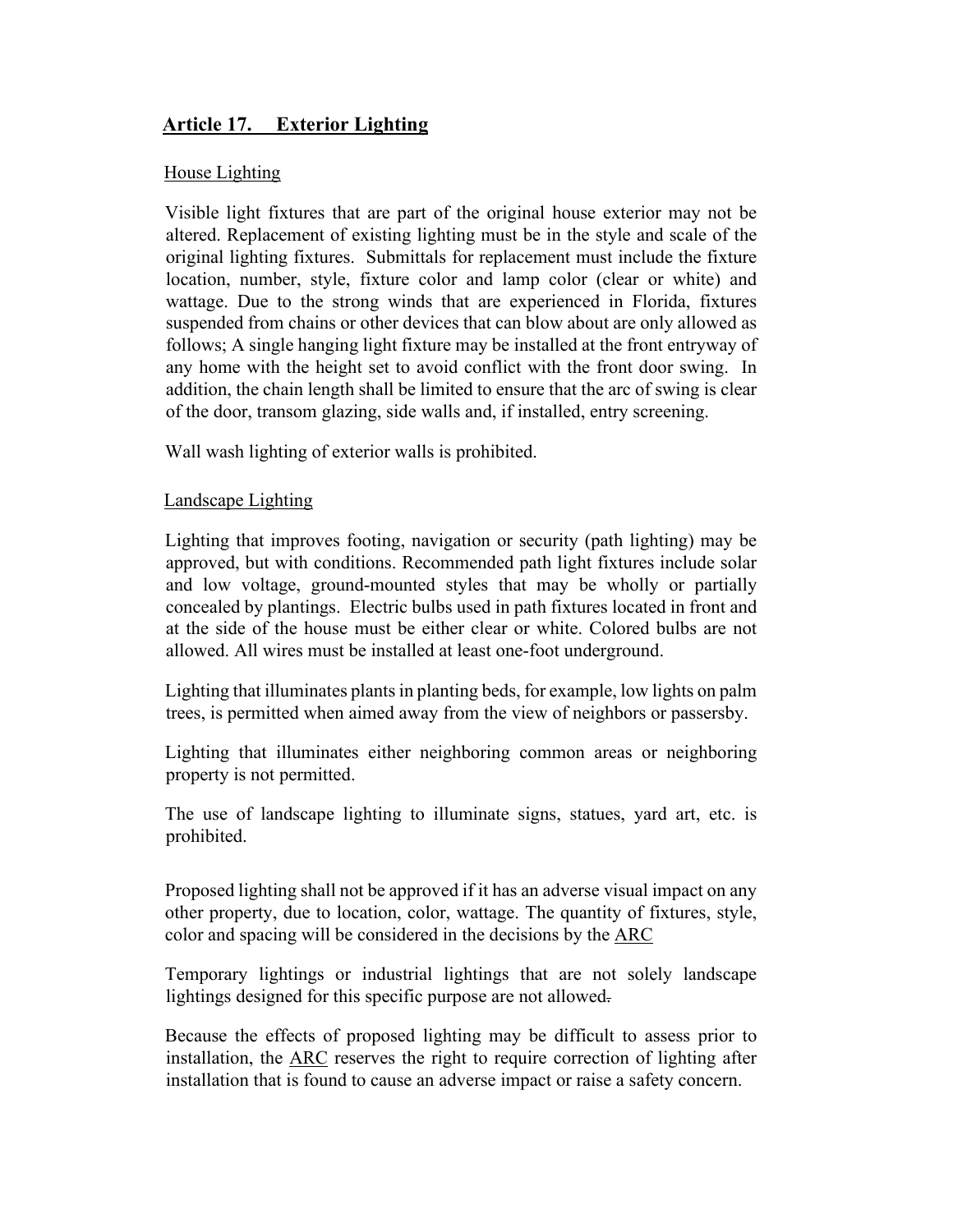#### **Article 18. Maintenance of Property**

Owners are responsible for general maintenance of their lots. This responsibility includes, but is not limited to, keeping buildings and structures in good condition and repair, removing all debris, pet excrement, and unsightly materials from the grounds.

The Keyway Place HOA contracts with a landscaping maintenance company for the care of all lawns and plantings in the areas of initially installed landscaping, as shown on each lot's recorded site plan. Owners are responsible for year-round maintenance of all added plantings in the side or back (trees, shrubs, and planted beds of flowers or grasses). This includes watering, weeding, pruning, fertilizing, mulching, disease prevention, treatment of diseased plantings, and removal of dead plants.

#### **Article 19. Painting**

Individual owners in Keyway Place may paint their home after receiving an approved ARC Submittal Form. They will be required to comply with the Painting Specification as stated for all residences. Homes may be painted their original color or to one of the selections of the color pallet. Each pallet must be considered inclusive as trim colors from the pallet must be used with only that base home color. If a homeowner wants to deviate from any trim/door colors on any pallet, they may request a "variance" from the ARC to modify a shade for trim or request a different door color. These maybe considered by the ARC committee provided that they are in compliance with Article 4.3, which states: **"In passing upon plans and specifications, the ARC may take into consideration such factors as it deems appropriate, including, without limitation, the suitability and desirability of the proposed construction and of the materials of which the same are purposed to be built, the Lot upon which they are proposed to be installed, the quality of the proposed workmanship and materials, the harmony of external design with the surrounding Community, and the effect and appearance of such construction as viewed from neighboring Lots and Common Properties**". See Appendix A for color pallet

#### **Article 20. Pavers, Tile, Curbing and Front Doors**

#### Pavers/Tiles:

Pavers or Tiles are permitted from the front entrance to the driveway. The original sidewalk may be removed and pavers or simulated concrete pavers may be installed. Tiles that are NOT skid and slip resistance are not permitted for safety concerns. A small paving area may be installed at the rear of the lanai to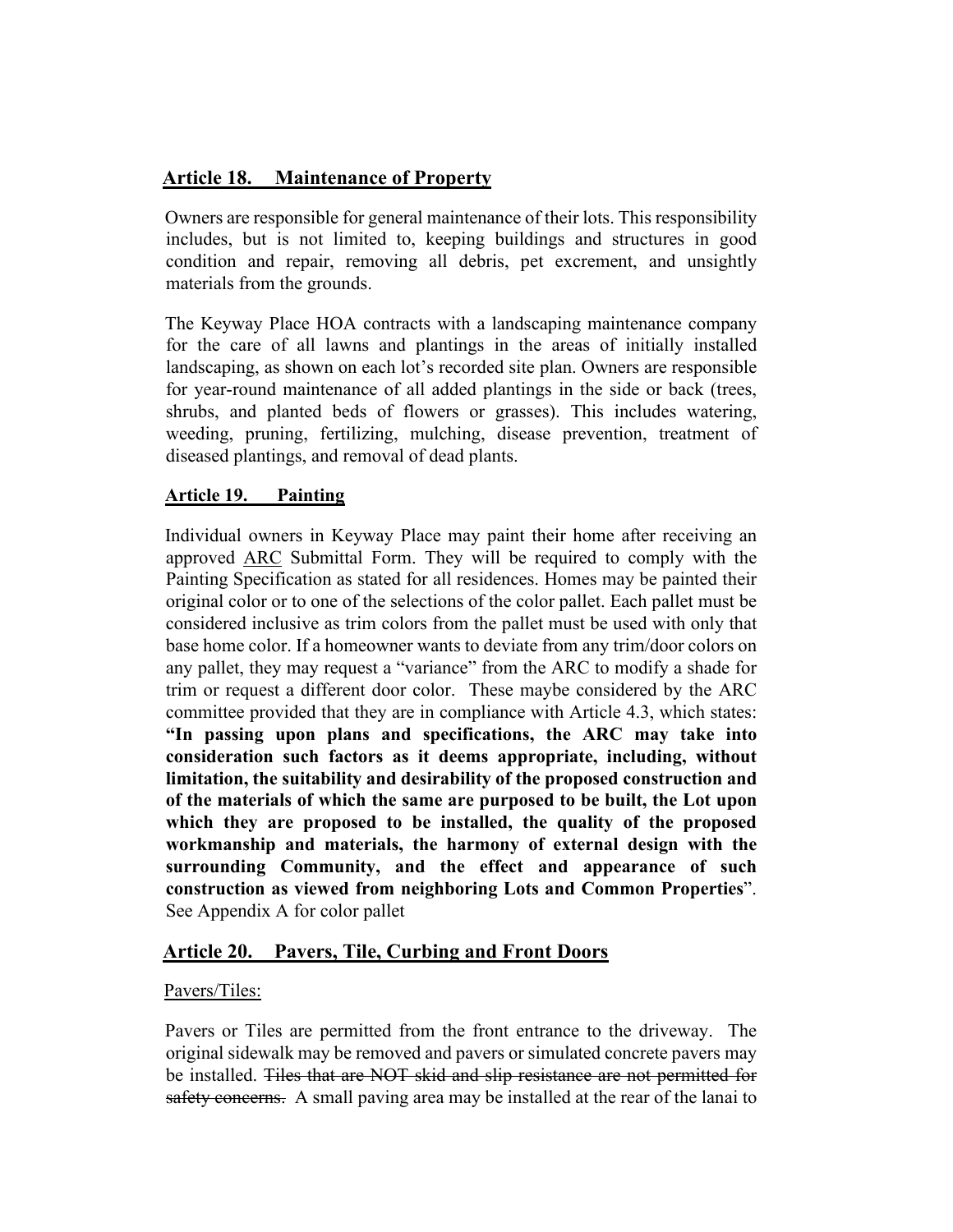accommodate an outward swinging door. Lanai doorway pads may not project more than six inches beyond the width of the door swing or exceed 36 inches in total. Width of the pad is subject to ARC approval.

Pavers or cast-in-place concrete around the exterior perimeter of the lanai is permitted when equal to or less than 36 inches in width. Subject to ARC approval. Color of the thresholds to match the roof or painted to match the lanai. See Appendix A for color pallet.

Changes to the walkways or driveways are not allowed without ARC approval, except for regular maintenance such as grinding or replacement of broken concrete. All driveways and walkways must be repaired and maintained by the owner.

Front door "glass" inserts:

Replacement of the front door with a glass insert door will be approved as long as the door color will remain the same. ARC approval is required prior of making such change.

#### **Article 21. Pools and Spas**

Pools and Spas are allowed.

Only in-ground swimming pools are approved. Pools must be located in the rear of the property and be enclosed by a pool cage or lanai extension. A County permit is required for all pool installations. Submittals for pools must include a copy of the Plot & Site Plan showing the placement of the pool, the plumbing, and the lanai specifications. The Submittal Form must show the location of the outside mechanical pool equipment and how it will be screened from view by landscaping or white vinyl fencing.

 Pool mechanical equipment, including plumbing, filters, pump, etc. must not be placed in easements.

The pool cage (lanai) framing must be constructed of brown (Bronze) or white aluminum with black charcoal screening. All materials are to be consistent with the house and area standards and shall not extend beyond the width of the rear of the dwelling or into any easement areas. ARC written design approval is required prior to starting any pool work.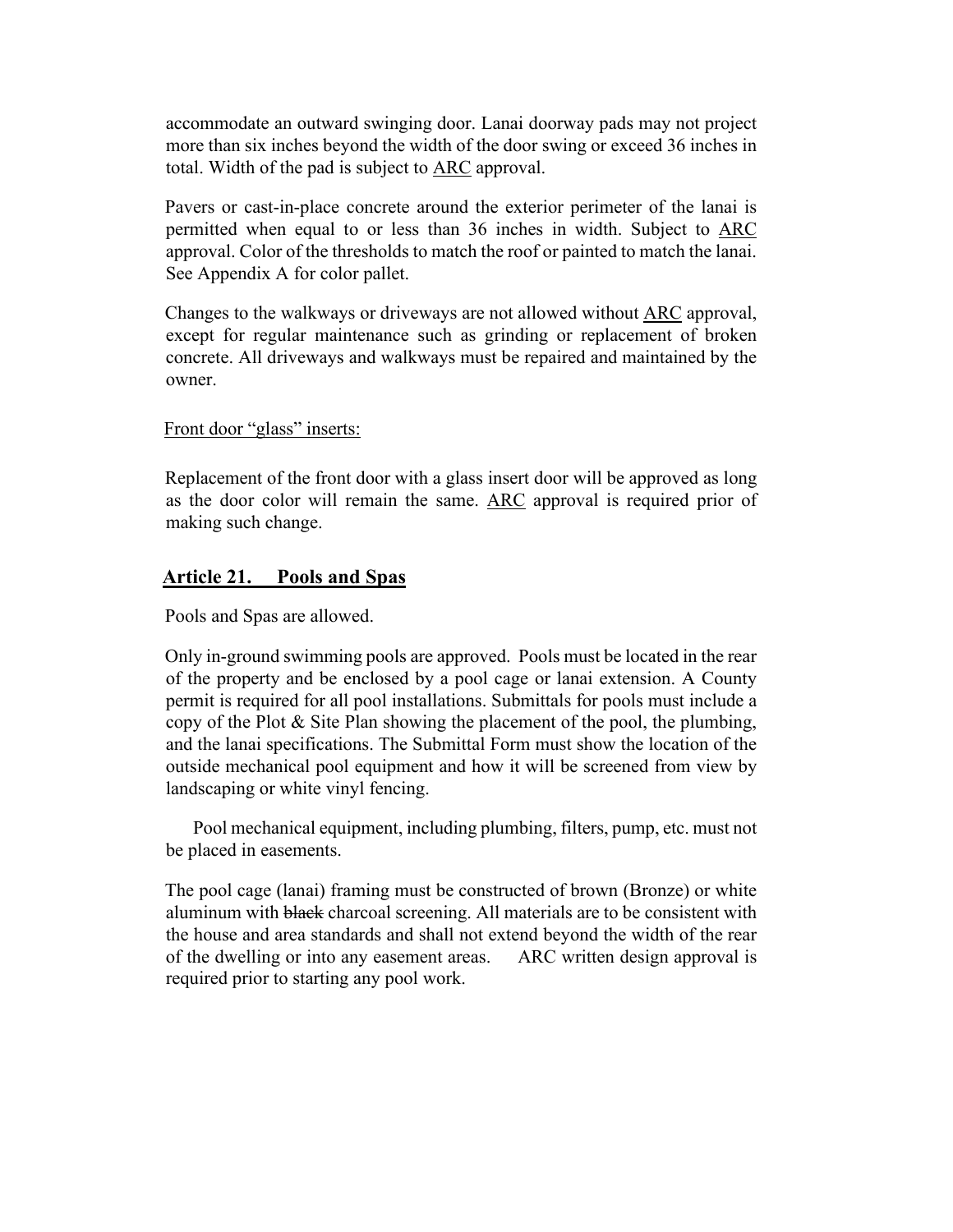#### **Article 22. Generators for Home Power**

Power generators must be maintained for safety and prevention of excess noise. If gasoline is used to power them, attention must be given to safe fuel storage in an approved container. Please refer to Fire Department and County Regulations.

#### Portable Generators:

Portable generators purchased to maintain power for lighting and refrigeration are permitted during emergencies only. Operation of a portable generator must be completely outside of the building envelope.

Generators may be kept in use until community power is restored.

Homeowners should note that portable generators that rely on an extension cord connection to an appliance must pass through a doorway or window, which compromises the home security. Any electrical panel modified to accept a direct portable generator plug-in must be done per Sarasota County permit by a licensed electrician.

#### Permanent Generators: **Are not allowed**

#### **Article 23. Roofing**

All owners must present a Submittal Form to the ARC for roof work before major non-emergency maintenance or replacement commences. Such submittals must describe the material, style, and color of the work and include the contractor's name and address.

County approval of roof replacement is required. If the County permitting process requires changes from what was originally approved by the ARC, then the owner shall seek ARC "re-approval". Roofing material, style, and color must match the original installation as nearly as possible. Refer to Appendix A color pallet

#### **Article 24.**

**Reserved**

#### **Article 25. Solar Energy and Tankless Water Heaters**

#### Solar Energy

Owners seeking to use solar energy devices are limited to roof placements and must receive an approved Submittal Form before installation.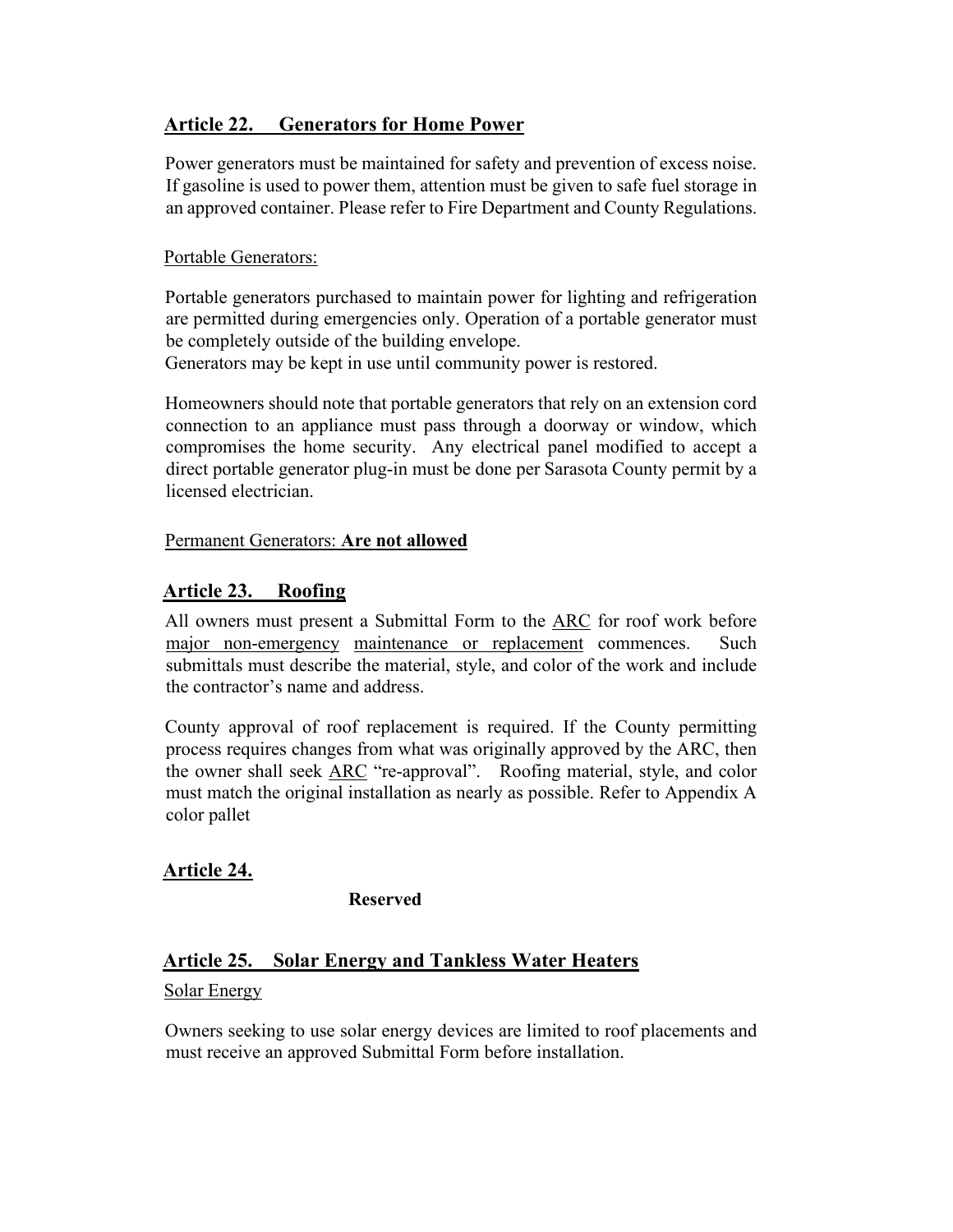The ARC will affirm locations for mounting solar energy devices on the roof within an orientation to the South or within 45 degrees east or west of due south provided that such determination does not impair the effective operation of the solar collectors. The ARC may impose requirements on shape, location, and extent of the solar panels that may nominally influence the system's operating efficiency or installation cost.

In general, the ARC prefers locations that minimize the visibility of the installation while accomplishing the objective of the owner

**Article 26.** 

#### **Reserved**

#### **Article 27. Bird Feeders and Bird Baths**

Bird feeders are not prohibited in the Declaration, therefore the ARC must approve bird feeder applications if the following conditions are met, as determined solely by the ARC.

Some of our visiting bird species are protected under State, County and Federal regulations. These regulations do not permit feeding or molesting wild life. Doing so attracts nuisance and undesirable wild life species such as rats, raccoons, etc. Feeding must be intended primarily for song birds (other than water fowl) is allowed with ARC approval. The sole purpose of the following restrictions is to ensure that none of our owners have to endure any aggravations caused by nuisance animals attracted to the bird feed.

The following conditions shall apply to all bird feeders for the ARC to approve them.

- 1. A maximum of two (2) feeders and one nectar feeder are allowed per residence
- 2. Bird Feeders must be squirrel proof and be designed to minimize bird feed from reaching the ground so as to not attract ground feeding animals
- 3. Feeders shall be placed a minimum of five (5) feet and a maximum of 8 feet above the ground and ether hung in a tree on the owner's lot or mounted on a pole with a baffle in a mulched bed area on the owner's lot.
- 4. Placing bird seed on the ground or feeding other wildlife is not allowed.
- 5. Bird feeders must be maintained in a neat and orderly fashion, including but not limited to, periodic removal of excess or fallen seed and/or repairs necessary to lawn or bed area below the feeder. If maintenance does not occur owners will be required to remove the feeder.
- 6. Owners understand that the HOA may require temporary or permanent removal of feeders if it becomes a nuisance issue with other wildlife